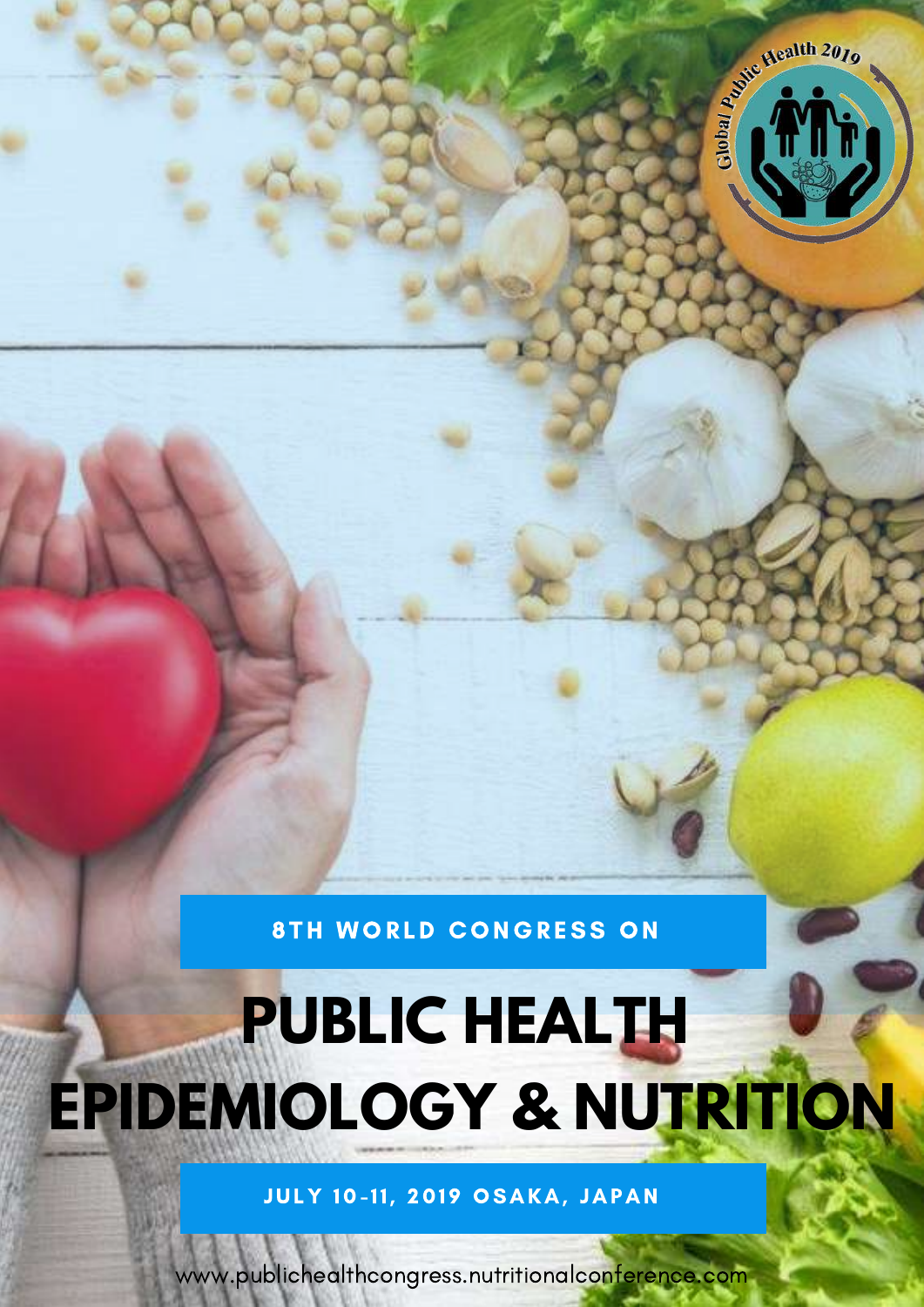## **KEYNOTE TALK**



#### **TITLE**

IMPROVING RETENTION OF DOCTOR IN RURAL OF **WHO-SEARO** 

**GLOBAL PUBLIC HEALTH 2019** 



DR SYARHAN ALI HANAFI **Indonesian Rural and**<br>Remote Doctor Association



**JULY 10-11, 2019**<br>05AKA, JAPAN **8TH WORLD**<br>CONGRESS ON Ę 3 NUTRI EWI BLIC<sup>1</sup>



#### TITLE

THE ASSOCIATION BETWEEN RS7903146 POLYMORPHISM AT<br>THE TRANSCRIPTION FACTOR7-LIKE 2 GENE THAT REGULATES<br>INSULIN AND GLUCAGON AMONG TYPE 2 DIABETES MELLITUS **PATIENTS** 

**GLOBAL PUBLIC HEALTH 2019** 

PROF MANAR ATOUM



**STH WORLD**<br>CONGRESS ON ¥ BLIC<sup>1</sup>

**NUTRIT** Ē c Ξ. ш.

5

JULY 10-11, 2019<br>OSAKA, JAPAN



#### TITLE

UNIT COST OF HEALTH CARE SERVICES AT DIFFERENT **TYPES OF HOSPITAL AT DANU SELF-ADMINISTRATIVE STATE** 

**GLOBAL PUBLIC HEALTH 2019** 

.

DR AYE MYAT MON



JULY 10-11, 2019<br>OSAKA, JAPAN STH WORLD<br>CONGRESS ON 급 UTRIT  $\equiv$ 4 **BLIC** o.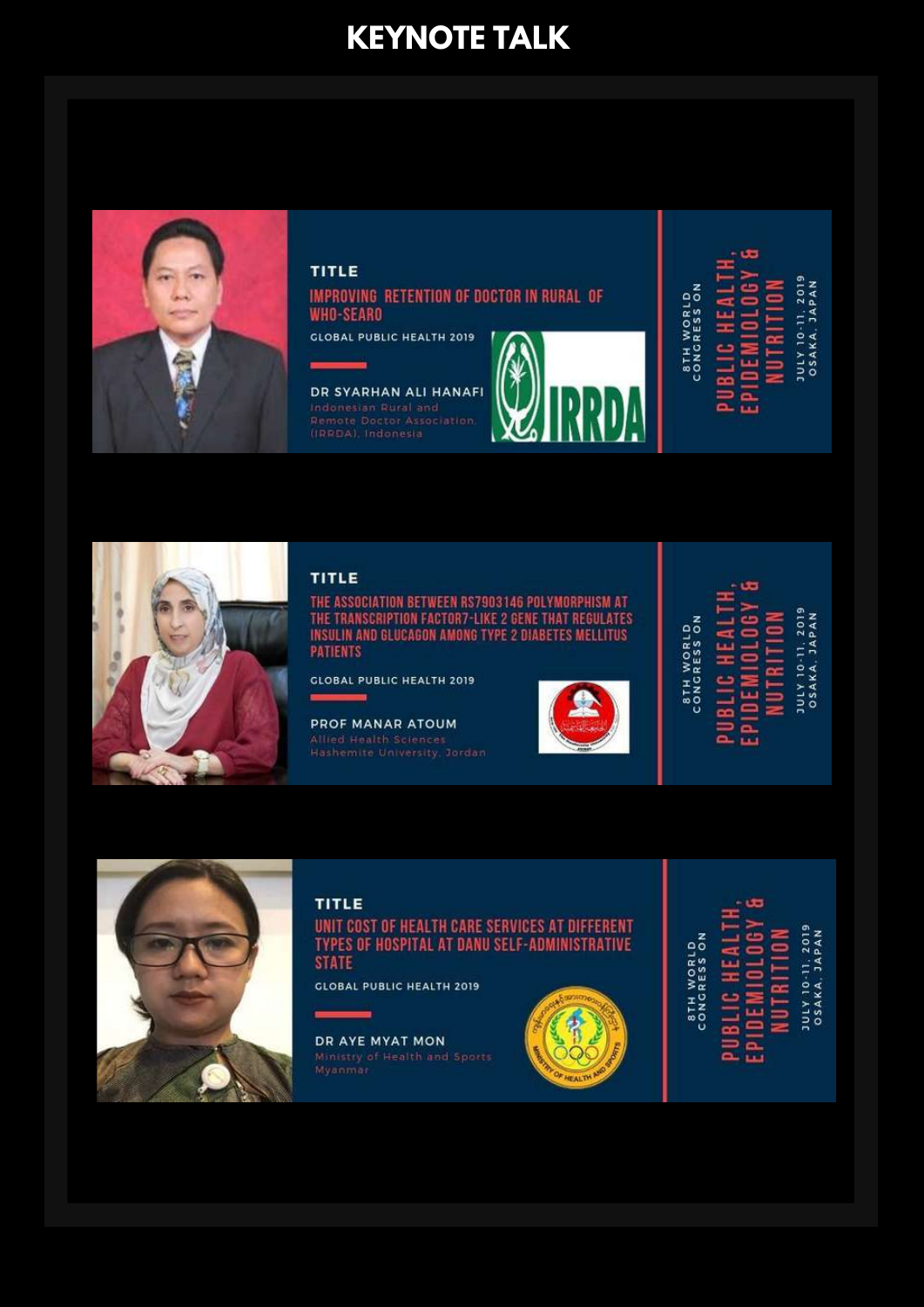## **ORAL TALK**

A SYSTEMATIC REVIEW OF THE GOVERNANCE AND LEGISLATIVE MECHANISMS IN THE GLOBAL HEALTH SPACE THAT CAN BE APPLIED TO ONE HEALTH Amin Habib, London School of Economics and Political Sciences, UK

HEALTH PRACTICES AND INFORMATION DISSEMINATION ON PULMONARY TUBERCULOSIS IN CEBU CITY JAIL MALE DORMITORY Carl Gerard V. Cuyos, Philippine Business for Social Progress, Philippines

THE PRESENT POLICY OF THE NATIONAL HEALTH–CARE SYSTEM IN SUDAN Abdeen OmerMinistry of Health and Social Welfare, Khartoum, Sudan

EMPOWERMENT OF GUARDIANS OF STUDENTS TO IMPLEMENT SEX EDUCATION IN THEIR CHILDREN AS AN EFFORT TO INCREASE EARLY MARRIAGE IN BANYUWANGI Ahmad Rido'i Yuda Prayogi, Airlangga University, Indonesia

FIRST CONFIRMED PERTUSSIS OUTBREAK IN ETHIOPIA, DARAMALLO DISTRICT, GAMOGOFA ZONE, SOUTHERN ETHIOPIA, 2018 Adugnaw Tasie Ayele, Bona District Hospital, Ethiopia

AN EPIDEMIOLOGICAL STUDY TO INVESTIGATE THE PREVALENCE, AWARENESS, USEFULNESS AND ADVERSITIES OF USING HERBAL PLANTS PRODUCTS CONCOMITANTLY WITH SYNTHETIC ANTIDIABETIC DRUGS AMONG TYPE 2 DIABETIC PATIENTS

Bharat Mishra, Nirmala College of Pharmacy Muvattupuzha, India

AWARENESS AND PERCEPTION TOWARDS PICTORIAL HEALTH WARNINGS ON TOBACCO PRODUCT PACKS AMONG MALE YOUTHS IN SANCHAUNG TOWNSHIP, YANGON REGION

Kay Khine Aye Mauk, University of Public Health-Yangon, Myanmar

PREVALENCE & PATTERN IN LEPTOSPIROSIS AMONG THE PADDY FAMERS IN SRI LANKA

Uduth Eraj, Srilanka

CAMPAIGN TO REDUCE PREVALENCE OF ANAEMIA IN EASTERN INDIA Vikas Bhatia, All India Institute of Medical Sciences, India

COMPARISON OF THE CLUSTERING OF RISK FACTORS FOR NON-COMMUNICABLE DISEASES AMONG YOUTHS BETWEEN YANGON REGION AND SOUTHERN SHAN STATE, MYANMAR

Nilar Aye Tun, University of Public Health-Yangon, Myanmar

KNOWLEDGE, ATTITUDE AND PRACTICE ABOUT BREAST CANCER EARLY DETECTION TOOLS AMONG WOMEN IN ARBAJI VILLAGE IN GEZIRA STATE, SUDAN Ayman Abdelkarim, University of Gezira, Sudan

USE AND PERCEPTION ON LONG ACTING REVERSIBLE CONTRACEPTION AMONG MARRIED WOMEN(18-49 YEARS) IN AUNG MYAE THAR ZAN TOWNSHIP, MANDALAY Khin San Myint, University of Public Health-Yangon, Myanmar

MALARIA OUTBREAK INVESTIGATION AND MANAGEMENT IN AWASH FENTALE DISTRICT, ETHIOPIA-SEPTEMBER 2018 Yosef Asrat, Addis Ababa, Ethiopia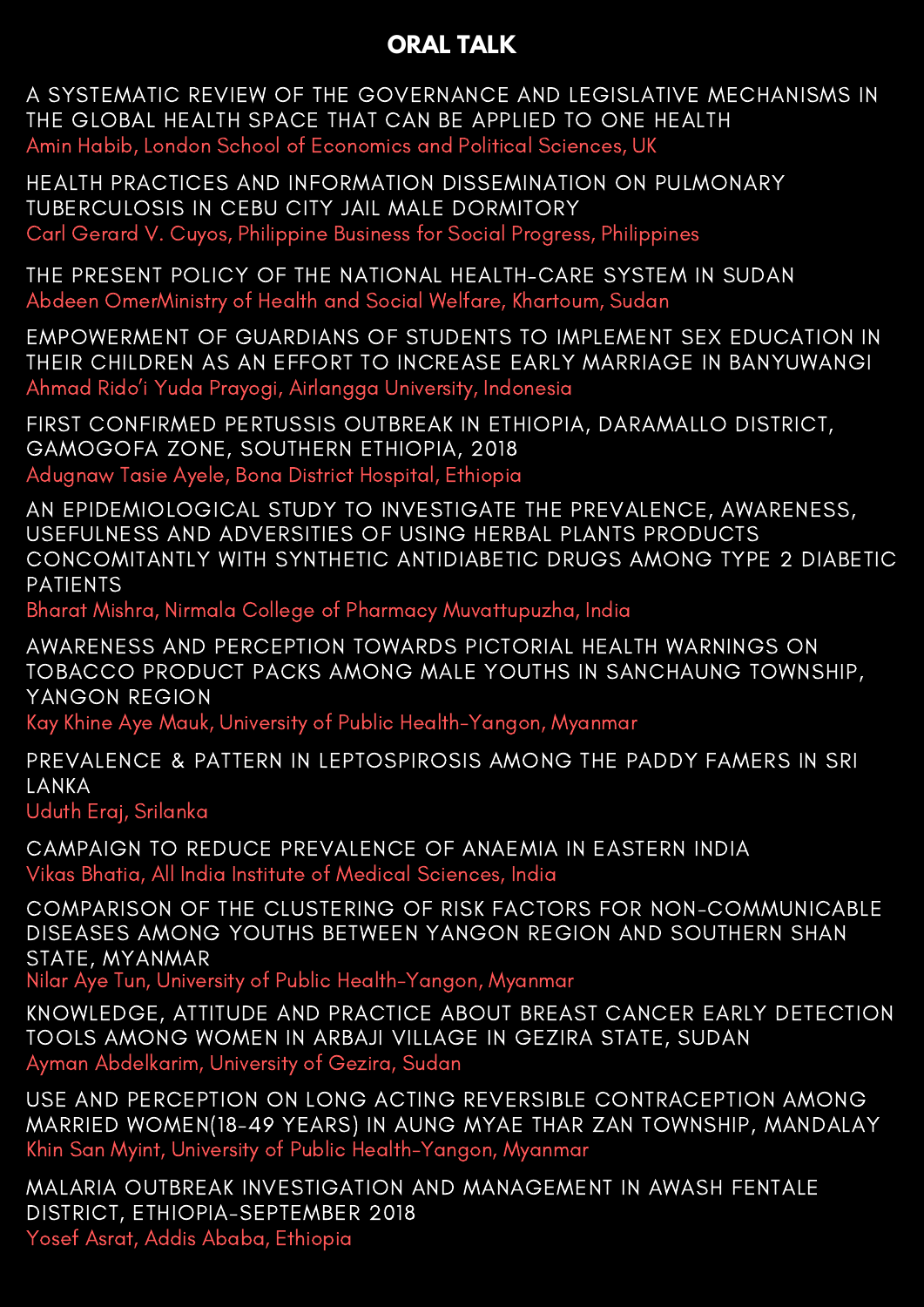## **ORAL TALK**

THE IMPACTS OF EARLY HELICOBACTER PYROLI ERADICATION ON THE RISK OF COLORECTAL CANCER AND HEALTH RESOURCE UNTILIZATIONS Chia-Yu Kuo, Kaohsiung Medical University, Taiwan

KNOWLEDGE, ATTITUDE AND PRACTICE OF PREVENTION OF MOTHER TO CHILD TRANSMISSION (PMTCT) OF ANTENATAL ATTENDEES HOSPITAL MANAGEMENT BOARD, COTTAGE, EDE , OSUN STATE, NIGERIA Oke Gabriel Ilerioluwa, Ladoke Akintola University of Technology, Nigeria

PREGNANCY OUTCOMES AT KASUNGU MATERNITY WARD IN CENTRAL MALAWI Jin Sik Song, University of Virginia, USA

THE ASSOCIATION OF HUSBAND'S NUTRITION KNOWLEDGE AND SUPPORT TO THE MATERNAL NUTRITIONAL STATUS AND HEALTH-SEEKING BEHAVIOR Supelana, Junelle M, University of Santo Tomas, Philippines

SOCIAL ENVIRONMENTS INFLUENCING OBESITY IN ISRAEL- A QUALITATIVE STUDY AMONG HEALTH WORKERS FOCUSING ON THREE ETHNO-RELIGIOUS GROUPS Mahasweta Mitra, University of Michigan School of Public Health, USA

CLINICAL CODING IN THE NHS – IMPROVING THE DISTRIBUTION OF RESOURCES Mohamed Oumar, King's College London, England

TRENDS OF SEXUAL ABUSE IN SRI LANKA; A DATA ANALYSIS Sameera Ranasinghe, University of Peradeniya,Sri Lanka

QUALITY OF ANTENATAL CARE SERVICE IN SELECTED PUBLIC HEALTH CENTER IN BECH-MAJI ZONE, 2018

Shewangizaw H, University College of health science, Ethiopia

ASSOCIATION BETWEEN COMMUTING AND MENTAL HEALTH: A CROSS-SECTIONAL STUDY IN CHINA Xuewen Jiang, Peking University, China

RISK OF CORNEAL ULCER IN PATIENTS WITH DIABETES MELLITUS: A RETROSPECTIVE LARGE-SCALE COHORT STUDY

Yuh-Shin Chang, Kaohsiung Medical University, Taiwan

DASS 21- PREDICTING AND EARLY INTERVENTION IN HEALTHCARE PERSONNEL Nurul Azri, Malaysia

FACTORS AFFECTING IMMUNIZATION COVERAGE AMONG CHILDREN AGED 12-35 MONTHS IN KASSALA LOCALITY, SUDAN, 2018 Huda Salah Elhassan, Sudan